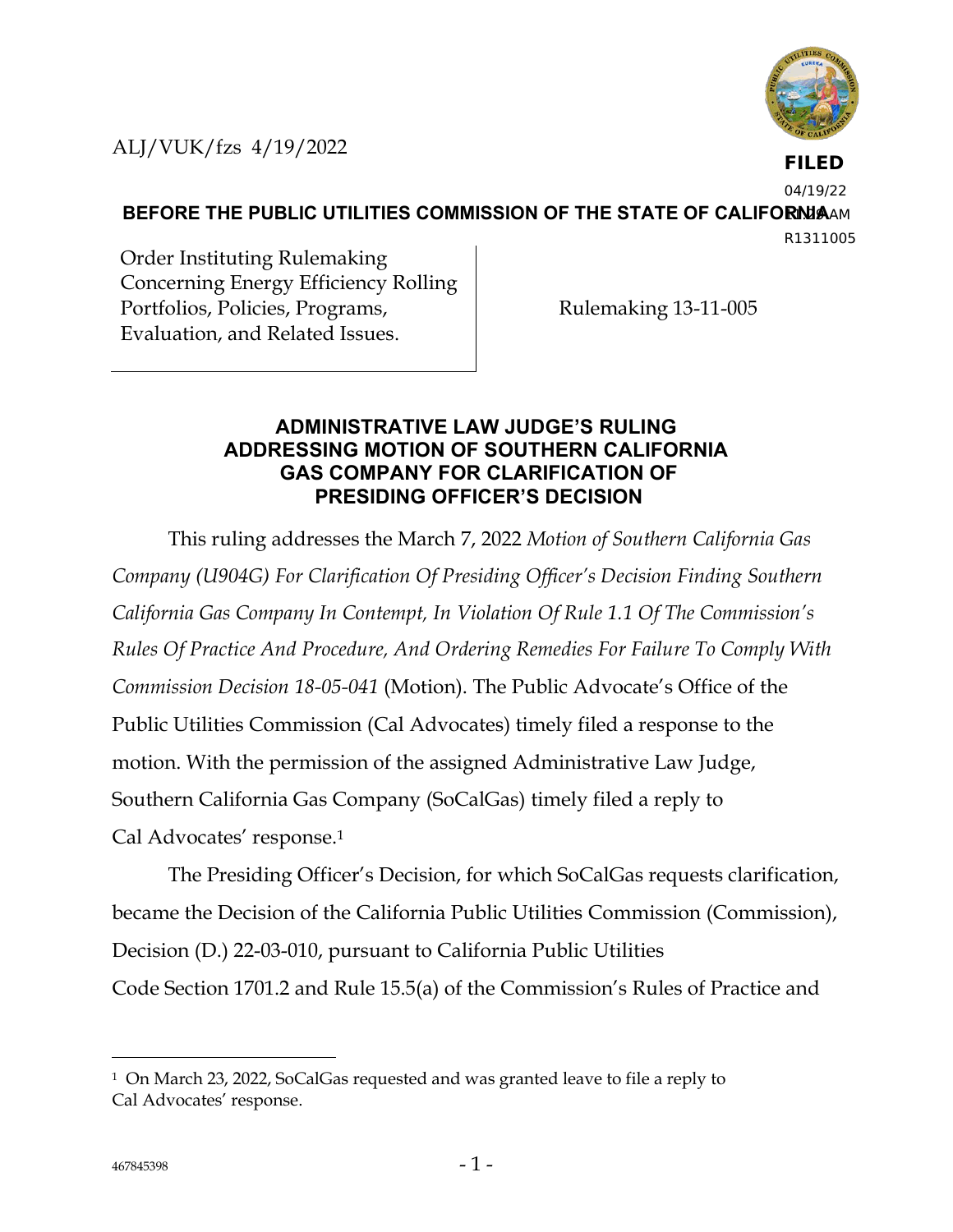Procedure. As the Presiding Officer, I provide this ruling to be responsive to the Motion and to facilitate SoCalGas's compliance with D.22-03-010. This ruling must not in any way be construed as representing the Commission's intent or decree.

The Motion first requests Commission confirmation of the manner in which the Commission wishes to receive clarification requests. This ruling directs that any future requests for clarification of D.22-03-010 shall be made in the same manner that SoCalGas has employed, *i.e.,* via a Motion filed in this proceeding or a successor proceeding.

The Motion next requests confirmation that the prohibition ordered in D.22-03-010, against SoCalGas's use of ratepayer funds for codes and standards activities, does not apply to safety, operational or other codes and standards. The Motion states: "Absent further clarification, SoCalGas plans to exclude this from the scope of employee time tracking ordered in" Ordering Paragraph 7 of D.22-03-010.<sup>2</sup> Cal Advocates correctly notes that the parameters of the requirement to track employee time may not be identical to the parameters of the prohibition on SoCalGas's use of ratepayer funds for codes and standards programs.

Although D.22-03-010 does not distinguish between energy efficiency codes and standards and "safety, operational or other codes and standards," this ruling confirms that the specific activities identified in the motion, summarized below, are not within scope of D.22-03-010's prohibition on SoCalGas's use of ratepayer funds.

<sup>2</sup> *Motion of Southern California Gas Company (U904G) For Clarification Of Presiding Officer's Decision Finding Southern California Gas Company In Contempt, In Violation Of Rule 1.1 Of The Commission's Rules Of Practice And Procedure, And Ordering Remedies For Failure To Comply With Commission Decision 18-05-041*, filed March 7, 2022 (Motion), at 4.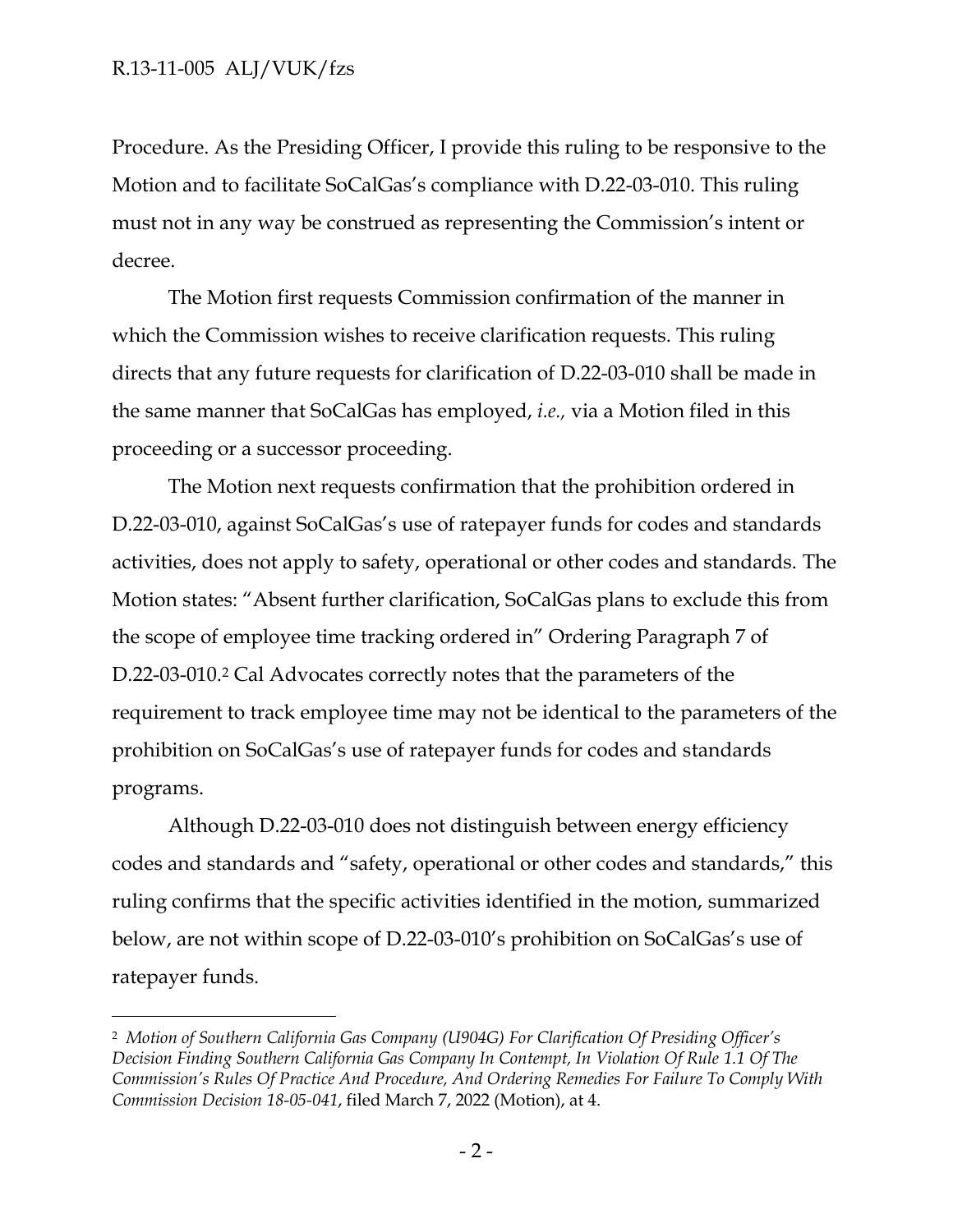- Safe placement of customer-owned step-down regulators so that they may be accessed for leak testing;
- Monitoring changes in the National Fuel Gas Code to ensure safe, leak-free, and durable piping;
- Issues regarding locations of meters and necessary clearances around meters; and
- Supporting hardware requirements such as manifold pressure taps, sight glasses, and exhaust gas ports for Ultralow NOx furnaces so that SoCalGas employees can effectively service and adjust the furnaces.

SoCalGas must nevertheless include these activities within scope of D.22-03-010's requirement to track employee time. This ruling confirms that D.22-03-010's requirement to track employee time applies to all codes and standards programs, as defined by D.22-03-010. SoCalGas opposes the requirement to track employee time spent on safety and operational codes and standards that, it asserts, are not related to energy efficiency codes and standards; SoCalGas asserts this would "implicate SoCalGas's due process rights to read into the requirements of D.22-03-010 activity that was not part of the [Order to Show Cause, or OSC] and which SoCalGas did not present evidence or arguments on, given the scope set by the Commission for that proceeding."<sup>3</sup> SoCalGas fails to explain how its due process rights would be implicated, and this ruling does not identify any such implication from an order that, as D.22-03-010 explained, is necessary for the Commission to supervise compliance with the prohibition included in that decision. Commission staff must have the ability not only to review SoCalGas's tracking of activities prohibited by

<sup>3</sup> *Reply of Southern California Gas Company (U904G) to Response of the Public Advocates Office to Motion of Southern California Gas Company for Clarification of Presiding Officer's Decision*, filed April 1, 2022 (SoCalGas reply), at 4.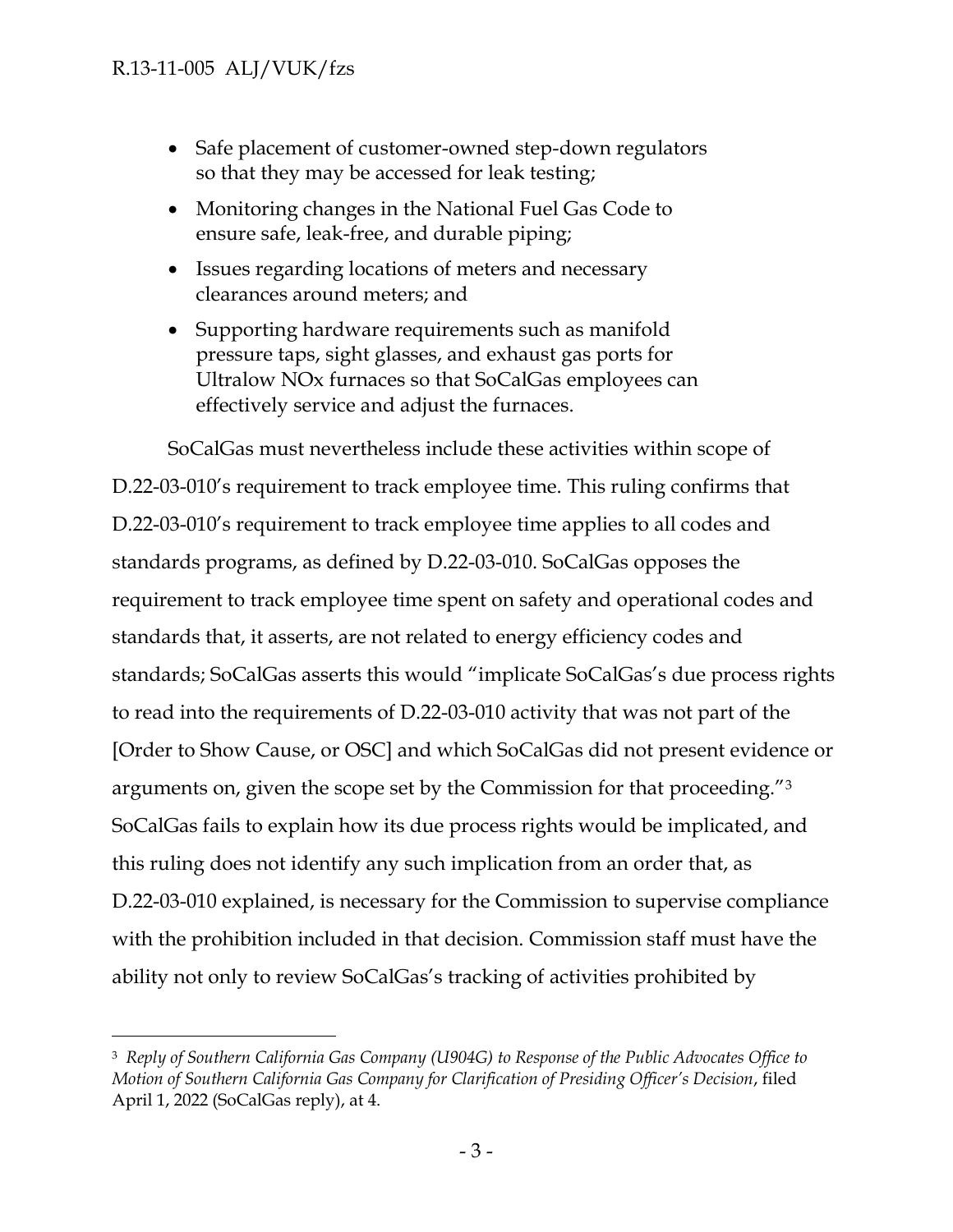D.22-03-010, but also to assess and determine whether SoCalGas is tracking employee time accurately for this purpose.

The intent of this ruling is not to restrict SoCalGas's work on or involvement in safety and operational codes and standards, but more information is required regarding how SoCalGas proposes to distinguish safety and operational codes and standards from other codes and standards. SoCalGas may propose such a definition at any time via a Motion in this proceeding or a successor proceeding.

The Motion next requests:

confirmation that the POD's prohibition on SoCalGas's ratepayer funded engagement on proposed energy efficiency codes and standards activities and proposed reach code activities applies to situations where SoCalGas is affirmatively seeking to obtain information about, discussing, researching, or analyzing a proposed energy efficiency code or standard or a proposed reach code for the purpose of participating in or influencing the process for the adoption of the proposed energy efficiency code or standard or the proposed reach code and not to other situations where SoCalGas may be obtaining information about, discussing, or analyzing a proposed energy efficiency code or standard or proposed reach code, but which are outside of the situations which were the subject of this OSC…<sup>4</sup>

Cal Advocates does not take issue with the examples identified in the Motion, but cautions against providing guidance beyond these specific examples, *i.e.*, that unidentified "similar situations" are outside the scope of D.22-03-010's prohibition. SoCalGas opposes a more limited clarification, as a more limited clarification would require SoCalGas to request formal guidance any time it

<sup>4</sup> Motion, at 4.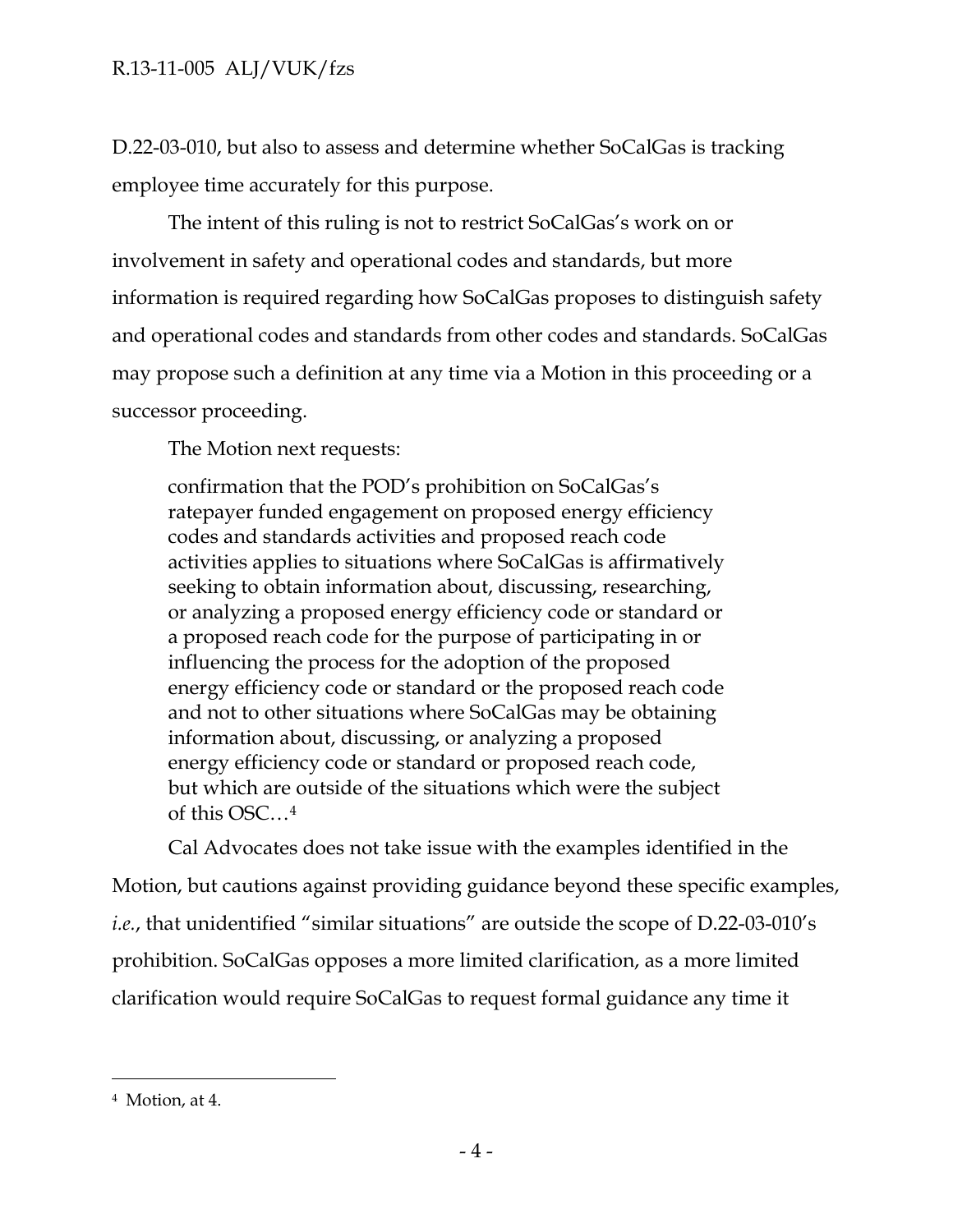# R.13-11-005 ALJ/VUK/fzs

seeks confirmation that a given example is outside the scope of D.22-03-010's prohibition.

Although D.22-03-010 does not distinguish activities based on "the purpose of participating in or influencing the process for the adoption of" a proposed code or standard or a proposed reach code, this ruling confirms that the specific activities identified in the motion, summarized below, are not within scope of D.22-03-010's prohibition on SoCalGas's use of ratepayer funds. SoCalGas must nevertheless include these activities within scope of D.22-03-010's requirement to track employee time, for the reason previously articulated regarding "safety and operational" codes and standards.

- Receiving/obtaining information about codes and standards as a respondent in the Commission's Building Decarbonization Order Instituting Rulemaking (OIR), R.19-01-011, and Gas System Planning OIR, R.20-01-007;
- Preparation of the California Gas Report, as directed by D.62260;
- SoCalGas's design and operation of non-codes and standards energy efficiency programs; and
- Facility/asset planning for Leadership in Energy and Environmental Design (LEED) certification.

While obligating SoCalGas to seek formal guidance regarding "similar situations" that SoCalGas has not yet identified, this approach is a reasonable means to discourage SoCalGas from substituting its judgment for the Commission's.

SoCalGas also requests clarification on whether the inclusion of "obtaining information about" a proposed energy efficiency code or standard or a proposed reach code is meant to apply to scenarios in which SoCalGas may receive information about codes and standards, but not "for the purpose of participating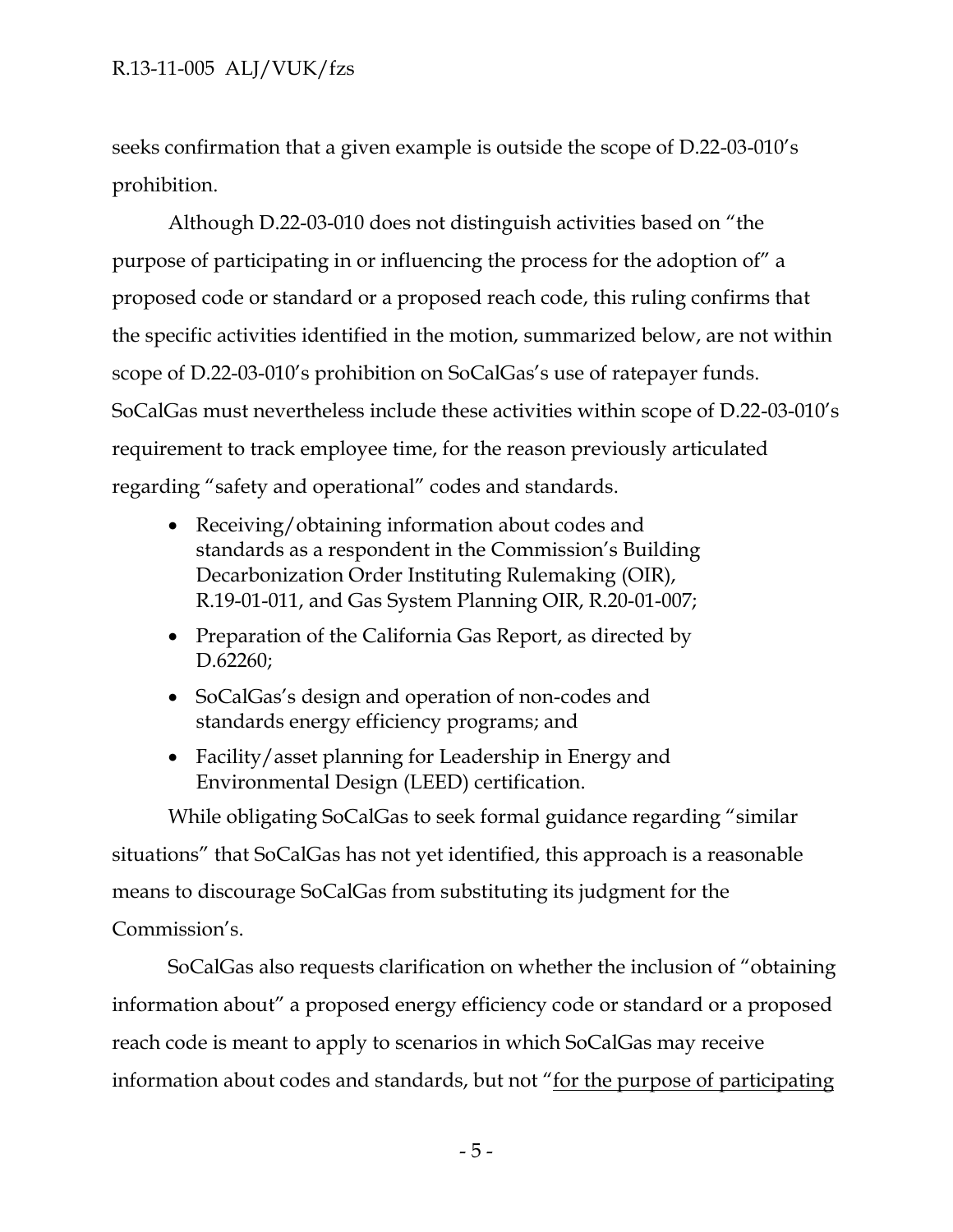## R.13-11-005 ALJ/VUK/fzs

in or influencing the process for the adoption of the proposed energy efficiency code or standard or the proposed reach code."<sup>5</sup> Although this ruling is amenable to the distinction articulated by SoCalGas, discerning a specific purpose from a given activity should be subject to Commission review, again necessitating that SoCalGas track employee time for all codes and standards activities regardless of whether they are prohibited by D.22-03-010.

The Motion next requests clarification regarding the process SoCalGas or other regulated entities should follow for "non-proceeding" discovery disputes with Cal Advocates. The Motion suggests D.22-03-010 directs SoCalGas and presumably all regulated entities "to be the entity, instead of Cal Advocates, to affirmatively seek a decision from the assigned Commissioner or the President of the Commission in every instance where a regulated entity wishes to raise an objection to a data request propounded by Cal Advocates per California Pub. Util. Code § 309.5(e)."<sup>6</sup> The Motion goes on to state that such a direction "is a fundamental change to SoCalGas's understanding" of this process. <sup>7</sup> D.22-03-010

"Commission Staff, including California Public Advocates, has statutory rights to inspect the accounts, books, papers, and documents of any public utility at any time. Further, Public Utilities Code section 309.5(e) allows California Public Advocates Office to compel the production or disclosure of any information if there are any objections to any request for information. This code section does not provide such relief to regulated entities. SoCalGas' Emergency Motion for a Protective Order Staying all Pending and Future Data Requests from California Public Office of Advocates is asking the Commission to act contrary to California law both in substance and form. No further consideration of SoCalGas' motion is warranted.

*Footnote continued on next page.*

<sup>5</sup> Motion, at 11.

<sup>6</sup> Motion, at 12.

<sup>7</sup> The Motion references an email "ruling," dated April 6, 2020, on a SoCalGas motion to file under seal and motion for a protective order, to support SoCalGas's understanding that Cal Advocates should be the entity that brings a motion to the Commission in situations of a discovery dispute outside of a proceeding. The full text of this e-mail (rulings are formal documents, *i.e.*, may only be filed in a proceeding) does not support SoCalGas's understanding: